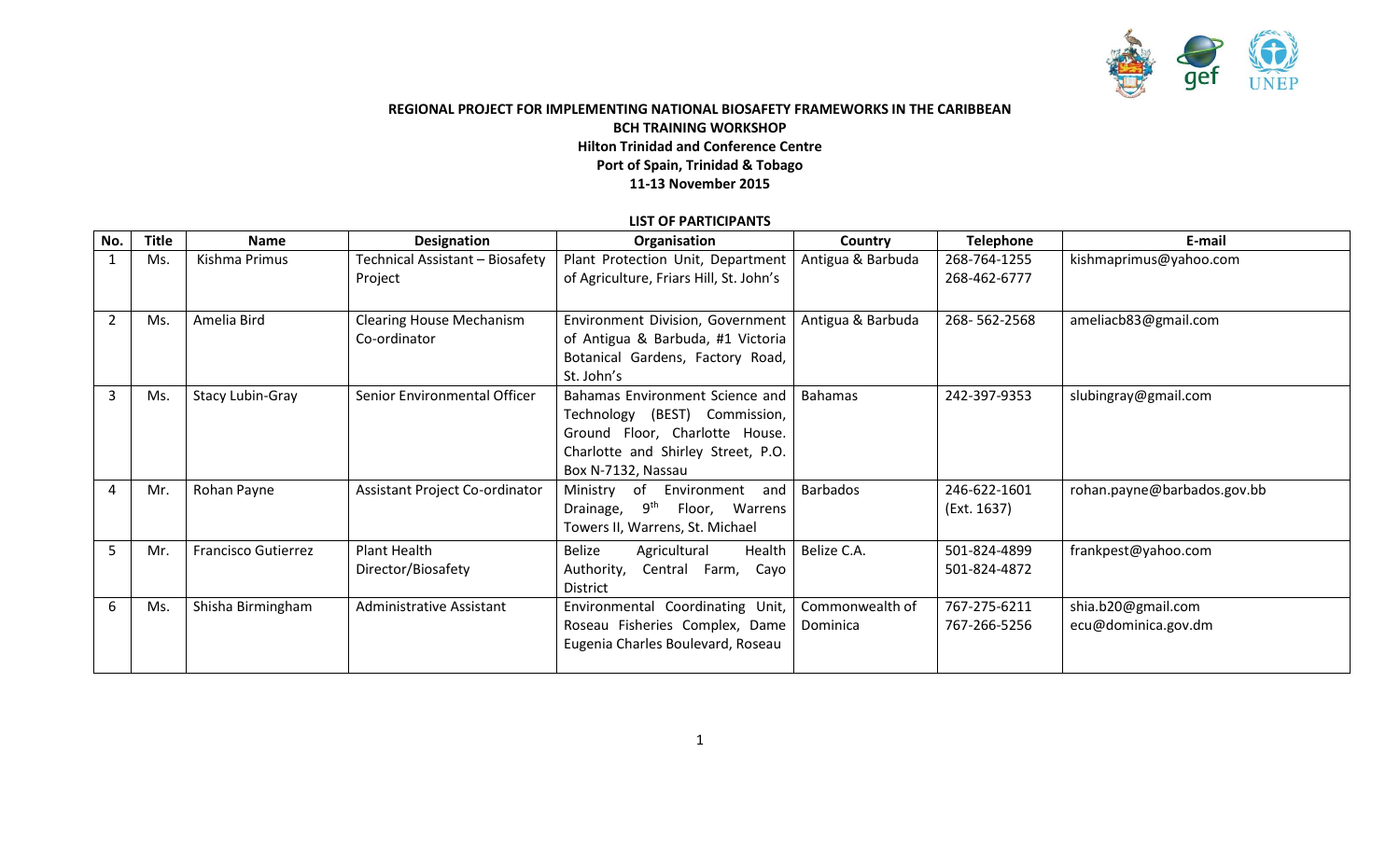|    | Mr. | <b>Daniel Lewis</b>    | Chief Agricultural Officer                          | Ministry of Agriculture, Lands,<br>Forestry, Fisheries<br>and<br>the<br>Environment, Ministerial Complex,<br>Botanical Gardens, St. George's   | Grenada                         | 473-440-3083                                 | dannypoo2009@hotmail.com       |
|----|-----|------------------------|-----------------------------------------------------|------------------------------------------------------------------------------------------------------------------------------------------------|---------------------------------|----------------------------------------------|--------------------------------|
| 8  | Ms. | Jenniffer Bentick      | National Project Co-ordinator                       | Guyana Environmental Protection<br>Agency, Ganges Street, Sophia,<br>Georgetown                                                                | Guyana                          | 592-671-8498                                 | benticknbf@gmail.com           |
| 9  | Ms. | Diana Fernandes        | <b>Environmental Officer II</b>                     | Guyana Environmental Protection<br>Agency, Ganges Street, Sophia,<br>Georgetown                                                                | Guyana                          | 592-225-5467-9<br>(Ext. 230)<br>592-651-3609 | dianafernandes2300@gmail.com   |
| 10 | Ms. | Vicia Woods            | National Project Co-ordinator                       | Department of Physical Planning<br>and Environment, Ministry of<br>Sustainable Development, Bladen<br>Commercial<br>Development,<br>Basseterre | St. Kitts/Nevis                 | 869-465-2277<br>869-763-0010                 | vicia.woods@gmail.com          |
| 11 | Mr. | Sylvester Belle        | <b>Chief Conservation Officer</b><br>/Focal Point   | Department of Physical Planning<br>and Environment, Ministry of<br>Sustainable Development, Bladen<br>Commercial<br>Development,<br>Basseterre | St. Kitts/Nevis                 | 869-465-2277<br>869-663-1441                 | sylbelle44@gmail.com           |
| 12 | Ms. | Jannel Gabriel         | <b>Biodiversity Co-ordinator</b>                    | of<br>Sustainable<br>Ministry<br>Development, Energy, Science and<br>Technology, Caribbean Cinemas<br>Complex, Choc Estate, Castries           | St. Lucia                       | 758-451-8746<br>758-724-7134                 | jannelgabriel@gmail.com        |
| 13 | Mr. | Kurt Prospere          | National Project Co-ordinator                       | of<br>Sustainable<br>Ministry<br>Development, Energy, Science and<br>Technology, Caribbean Cinemas<br>Complex, Choc Estate, Castries           | St. Lucia                       | 758 468-5860                                 | kurt.prospere@govt.lc          |
| 14 | Mr. | <b>Marcus Richards</b> | Agricultural Officer/ Project<br><b>Focal Point</b> | Ministry of Agriculture, Richmond<br>Hill, Kingstown                                                                                           | St. Vincent & the<br>Grenadines | 784-530-7297                                 | mlrids@yahoo.com<br>ppq@gov.vc |
| 15 | Dr. | Sylvester Lynch        | National Project Co-ordinator                       | Environment<br>Management<br>Division, Ministry of Health and the<br>Environment, Ministerial Building,                                        | St. Vincent & the<br>Grenadines | 784-456-1847<br>784-456-1991<br>784-530-7032 | tosyllynch@yahoo.com           |